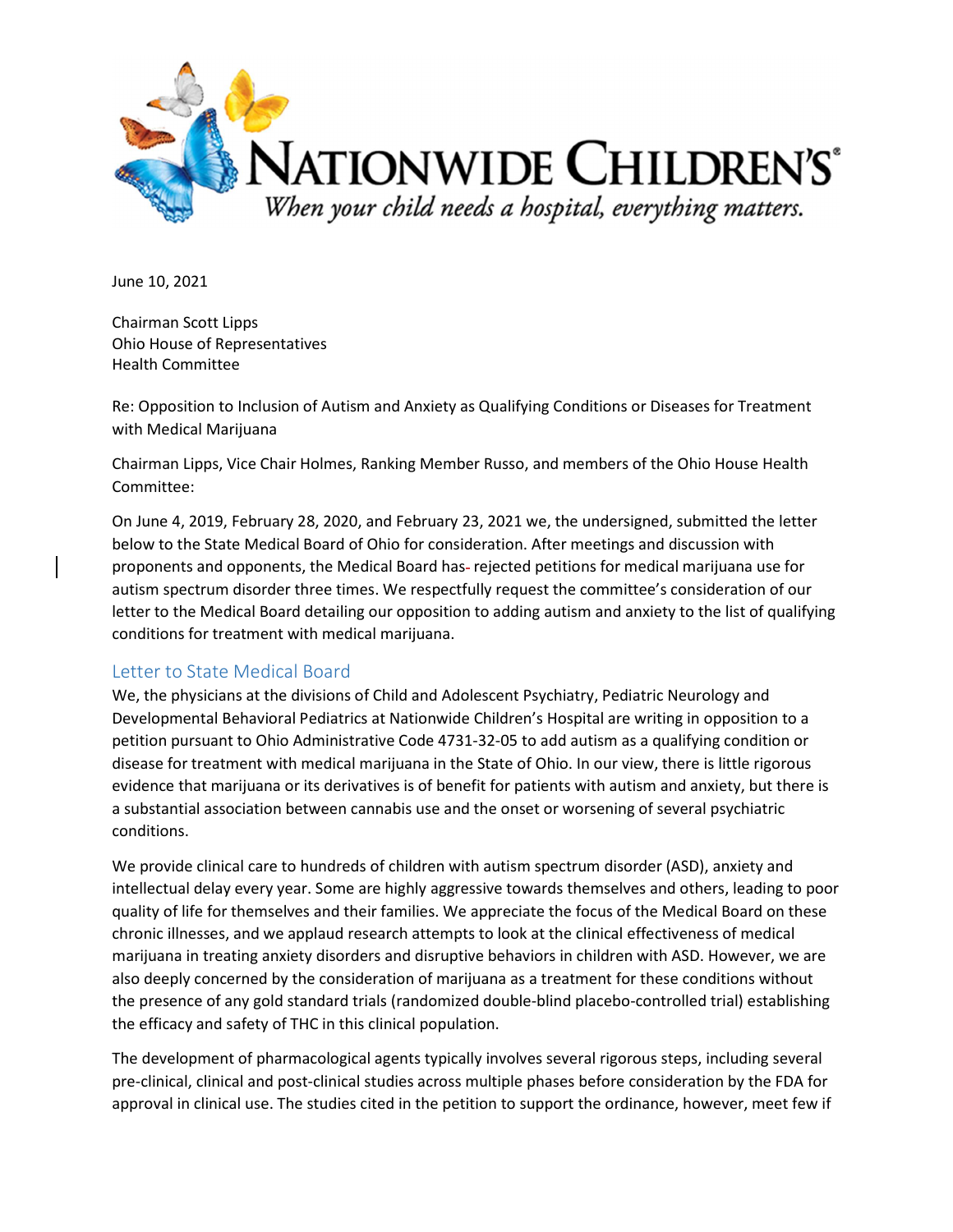any of these rigorous requirements. In fact, every other study we can find in the literature has serious methodological limitations and no placebo arm. One of the studies cited in the petition to support the use of THC in ASD is an open label trial of only 10 children with ASD and self-injurious behavior using dronabinol as an intervention.(1) In the second study cited by the ordinance, a group of 53 children with ASD (diagnosis not confirmed by the researchers) were treated with oral CBD oil, with improvement reported by parents at follow-up after 63 days. It is important to note that the authors themselves discuss important limitations of this study including use of subjective report of parents to measure response, limited duration of the study of 60 days and unconfirmed diagnosis of ASD.(2)

In a retrospective study completed by Aran et al 2018, about 61% children with ASD showed improvement in disruptive behaviors. About half of the children in this study reported significant side effects from treatment and 23% discontinued the agent due to intolerable side effects.(3) In another open labelled cannabis study by Schleider et al, we were encouraged by a larger sample size of 188. However, only 30% patients with autism in this study showed significant improvement and a significant proportion (40%) of patients were excluded from this analysis leading to concerns for validity of results.

In contrast to these methodologically questionable studies, a great deal of current evidence supports a strong association of cannabis use with unwanted outcomes:

- The onset or worsening of several psychiatric disorders, most notably psychosis and mood disorders. This is of particular concern in patients with ASD, as emotional and communication deficits can make it difficult to report symptoms.
- A negative impact of long-term marijuana use on cognitive functions, including overall intelligence quotient, short-term memory, concentration and problem solving. These negative impacts can be devastating in a population with already-existing neurodevelopmental deficits. (5)
- A potentially higher risk of obesity, in an ASD population already at risk because of picky eating habits, motor skill delays and lack of insight into making lifestyle changes.
- A gradual and persistent decline in pro-social engagement (or "amotivation syndrome"), especially problematic in an ASD population already struggling with social skills.
- A higher risk of emergency department visits due to fear and panic as a result of cannabis use (though current literature does not allow us to differentiate between anxiogenic and non-anxiogenic responses). (6)
- Increased risk of significant elevation in liver enzymes with similar products. (8)

## Updated Comments

According to the study Cannabinoids for People with ASD: A Systematic Review of Published and Ongoing Studies, "this review found low-level evidence for the use of cannabis and nabiximols in a variety of disorders. Despite our comprehensive literature search, only a few RCTs related to the disorders of interest were found. These RCTs were marred by a number of limitations, most importantly failure to blind the outcome assessor, participants, and research personnel (in the open-label trials). In addition, most RCTs had a small sample size, critically reducing the power of the study to draw robust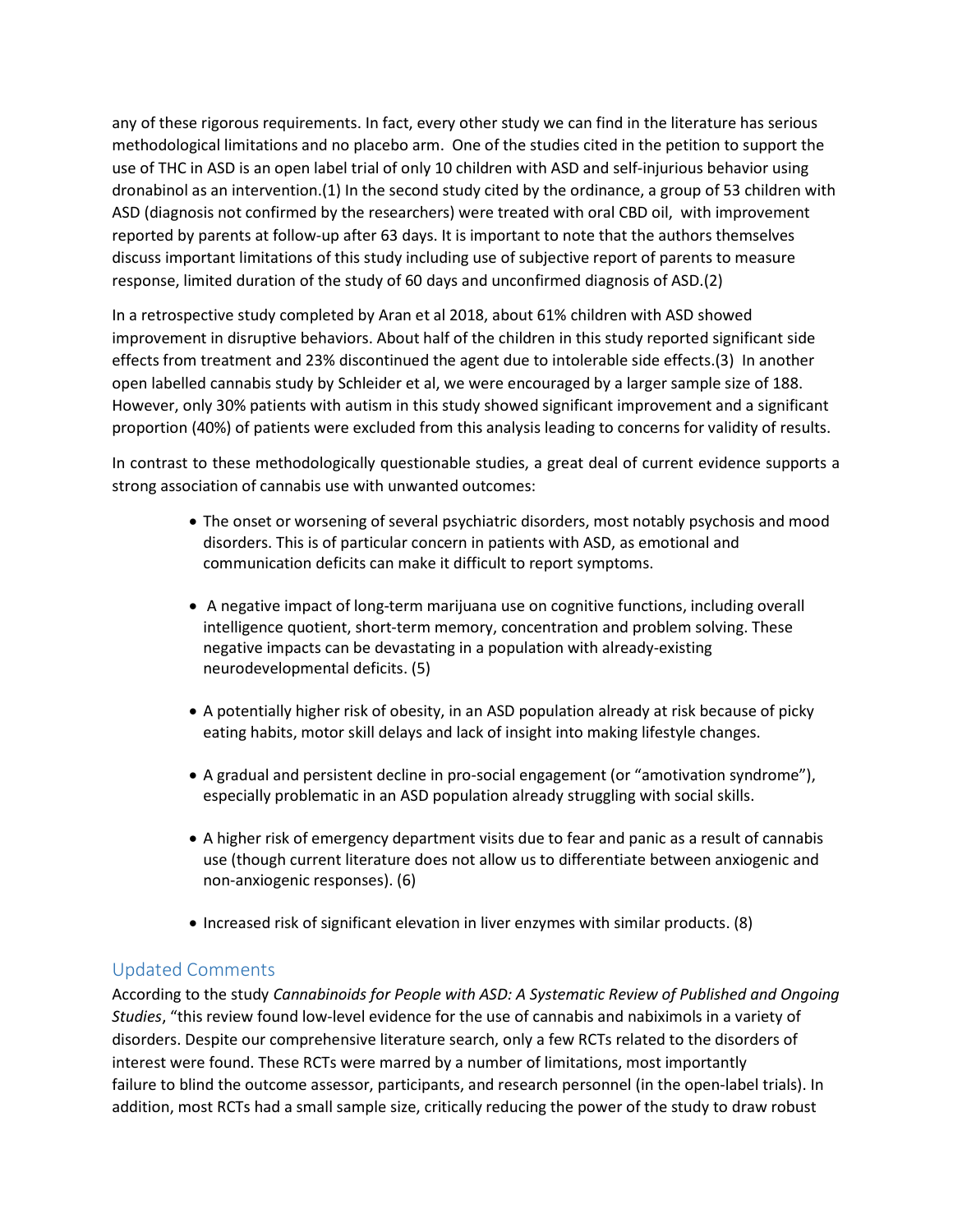conclusions. The findings of the RCTs reviewed here need to be validated via a series of larger, well planned, randomized, double-blinded, and placebo-controlled studies. The present report can be used to design and plan further studies; however, at present the use of CBD and nabiximols in clinical practice cannot be recommended with confidence due to the drawbacks noted above."

"One open-label trial suggested favorable evidence for the use of cannabinoids CBD and Δ9-THC for hyperactivity, self-injurious behaviors, and anxiety symptoms in patients with ASD."

Using methodology for the U.S. Preventive Services Task Force (USPSTF), this level of data equals "there is insufficient evidence to recommend for or against the inclusion of the condition in a periodic health examination". Using another sound methodology used in the United States publications, the evidence for use of medical cannabis in autism would be considered "any estimate of effect is very uncertain."

Therefore, more scientifically sound research is needed and perhaps the state could support such research efforts to ensure the safety and well-being of the citizens of Ohio.

## Conclusion

While we strongly support research and development of pharmaceutical cannabinoids and THC products for the treatment of chronic debilitating conditions, interpreting current research as indicative of clinical effectiveness and safety of cannabis in treating conditions such as autism and anxiety disorders is concerning and raises several medical, ethical and legal questions. As aforementioned, there is not a single published randomized, double-blind, placebo-controlled trial to specifically study the safety and efficacy of cannabis in ASD, which is the gold standard for FDA-approval of medications for use in the clinical setting. Almost every published study reviewed reports that there is lack of strong evidence to support the use of cannabinoids in ASD and that further randomized, double-blind, placebocontrolled trials are necessary to validate the efficacy and safety of cannabinoids in ASD (3,4,10,11). We request the Board oppose the inclusion of autism spectrum disorder and anxiety as qualifying conditions or disease for treatment with medical marijuana in Ohio.

We continue to support and hope for high quality unbiased research on this topic, however, do have significant concerns about prematurely approving medical cannabis for treatment of serious developmental and psychiatric conditions. We are closer than ever in our ability to systematically study the benefits vs. risks of these products on the brains of our kids. There are several well designed, randomized, double-blind placebo-controlled trials currently underway at several leading institutions including University of California San Diego, University of Colorado, and Montefiore Medical Center to investigate the efficacy and safety of cannabidiol (CBD) and other related plant products in children with Autism Spectrum Disorder (13,15,17). An additional larger size study at Shaare Zedek Medical Center in Israel with 150 children and adolescents is assessing the long-term effects of CBD (12). An open-label phase II trial at New York University is in process to assess the optimal dosing of CBD in ASD (14). There has been no comparison of cannabinoids to the current standard of care to date.

It would be, not only negligent but also unethical to approve medical cannabis as an indication of ASD and anxiety prior to the completion of these studies which is the standardized process to seek approval for drugs. We strongly request that the State of Ohio wait for solid, reliable information from these studies to make decisions on what products are safe for our children to be exposed to, instead of utilizing information which is being pushed by biased stakeholders.